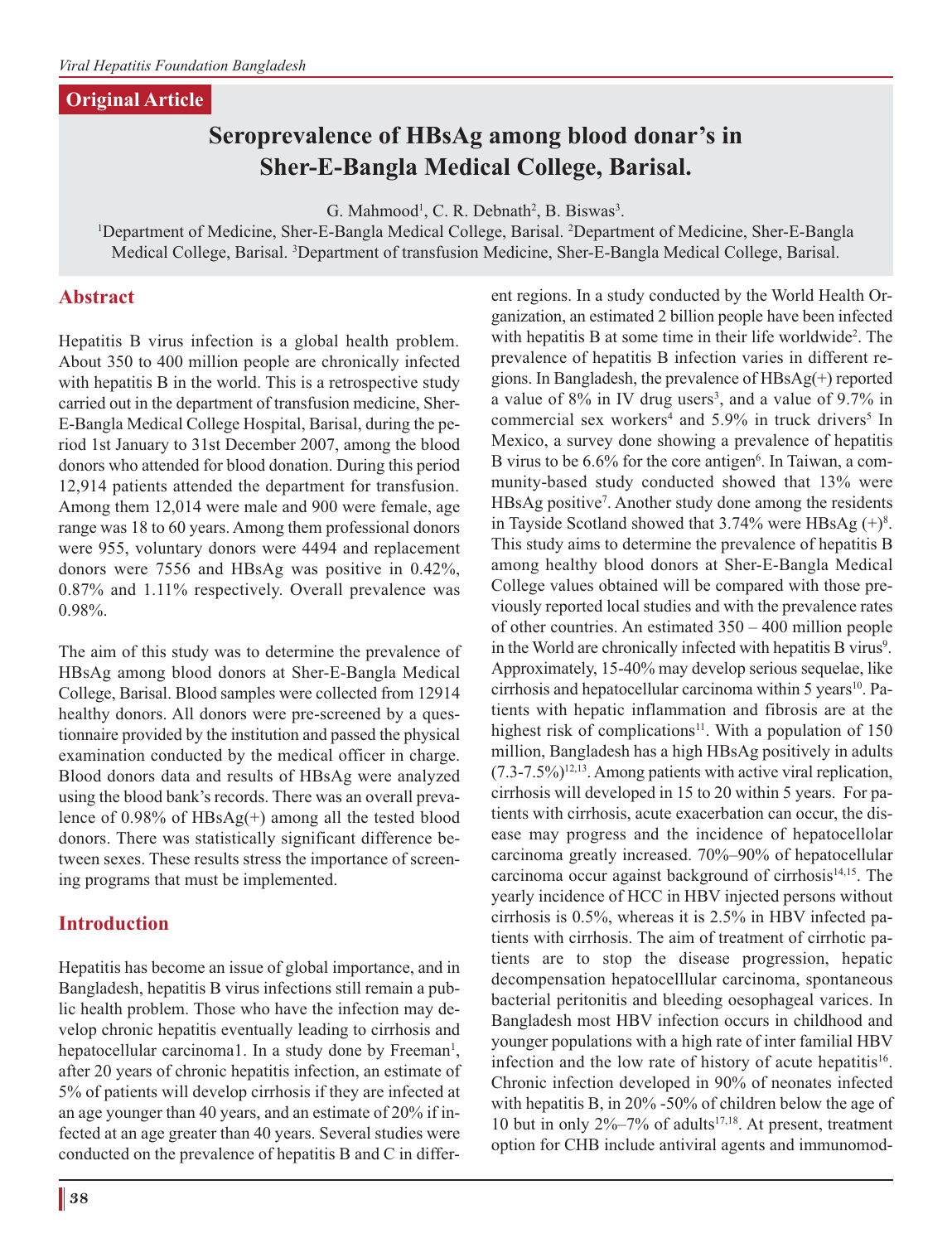ulating agents. Antiviral agents include lamivudine, adefovir, entecavir, telbivudine, tenofovir and immunomodulating agents include IFN or peg IFN. This drugs not only improves the clinical, biochemical and virological respons but also improves the histological activity of liver. Bangladesh is a densely populated country with about 150 million population were HBsAg positivity in healthy adult population is  $7.2-7.5\%$ <sup>18</sup>. So, early detection of HBsAg among the healthy population can save many lives from dangerous complication of cirrhosis and hepatocellular carcinoma by proper treatment. The goal of this study was to detect HBsAg positive donors and advised them for treatment accordingly.

# **Materials and methods**

This retrospective study was carried out in the department of transfusion medicine, Sher-E-Bangla Medical College Hospital, Barisal, during the period 1st January to 31st December 2007, among the blood donors who attended for blood donation. During this period 12,914 patients attended the department for transfusion. Among them 12,014 were male and 900 were female, age range was 18 to 60 years. Among them professional donors were 955, voluntary donors were 4494 and family replacement donors were 7556. All donors were pre-screened by a questionnaire provided by the institution and passed the physical examination conducted by the medical officer. Blood donors data and results of HBsAg were obtained using the blood bank's records of donors. The donors were stratified according to gender and age groups. All of the 12914 population were screened for HBsAg.

#### **Statistical tests**

The prevalence of  $HBsAg$  (+) were obtained. The data were presented in percentages. Differences in prevalence between gender were evaluated for significance using the student's t-test, while the analysis of variance was used in evaluating significant difference among the age groups.

#### **Results**

From January 2007–31st December 2007 a total number of 12914 healthy blood donors at Sher-E-Bangla Medical College, Barisal, Bangladesh were screened for HBsAg. Among those screened for HBsAg, 12014 (93.04%) were males and 900 (6.96%) were females. Among the 12914 donors, professional donors 955, voluntary donors 4494 and family replacement donors were 7556. HBsAg positivity was detected in 0.42%, 0.87% and 1.11%. The average HBsAg positivity among the blood donors was 0.98%. Among the male population, the prevalence was 1% while

that of the female population yielded 0.77%. Statistically, there was significant difference on the prevalence of HBsAg (+) according to gender. The female gender of blood donors is only 6.96% of the total blood donors. Table 1 presents the prevalence of HBsAg (+). Among blood donors according to gender.

### **Discussion**

In this study, the prevalence of Hepatitis B infection obtained was 0.98%. This is lower compared to the 7.2%– 7.5% HBsAg positivity in healthy adult population in Bangladesh. There is decreasing trend of hepatitis B prevalence resulting from behavioral changes that have led to decreased transmission of infection. Due to public awareness of HBV hepatitis known infected person did not participate in the donation programme. Among the 12914 healthy blood donors, only 900 (6.96%) were females compared to 12014 (93.04%). Males, statistical analysis showed significant difference on hepatitis B prevalence according to gender. Literature also mentions that hepatitis B infection is more common in men than in women. Majority of the donors who tested positive for hepatitis B were between 18-30 years old (60.23%) which is in keeping with the peak prevalence occurring between ages 10 and 29. Prevalence on the other hand was at 0.12%. From previous study done in Cebu, reported prevalence was 10.38%19. Factors that may contribute to the wide discrepancy include ethnic mix of population, frequency of injection drug use and the proportion of the population that engages in high risk behavior. Infection is proportionally associated with high-risk sexual behavior, taking into account the number of sexual partners3. In other countries, several studies were also conducted on the prevalence of hepatitis B in blood donors. In Egypt, the prevalence of hepatitis B among blood donors was 39.4%, while hepatitis C showed a value of  $24.8\frac{620}{6}$ . These values were higher compared with the values obtained in this study. A similar study was conducted in Indonesia with a hepatitis B prevalence of  $8.8\%$ <sup>18</sup>, and in Ghana, blood donor population showed that 15% were chronic carriers of hepatitis B. The prevalence of HBsAg positive among healthy blood donors is apparently high. These results underlie the importance of screening programs in identifying blood-borne pathogens which pose a threat to potential recipients. Most developing countries, including Bangladesh are facing several threats to the safety of their blood supply. Screening for hepatitis viruses should be done most especially in high-prevalence areas, since up to 20% of the collected blood might be unsafe<sup>3</sup>. Both hepatitis B and C are blood-borne pathogens which could be transmitted by the parenteral route. Sometimes, infection results in chronic asymptomatic carrier state for several years before the development of symptoms. Hepatitis-in-